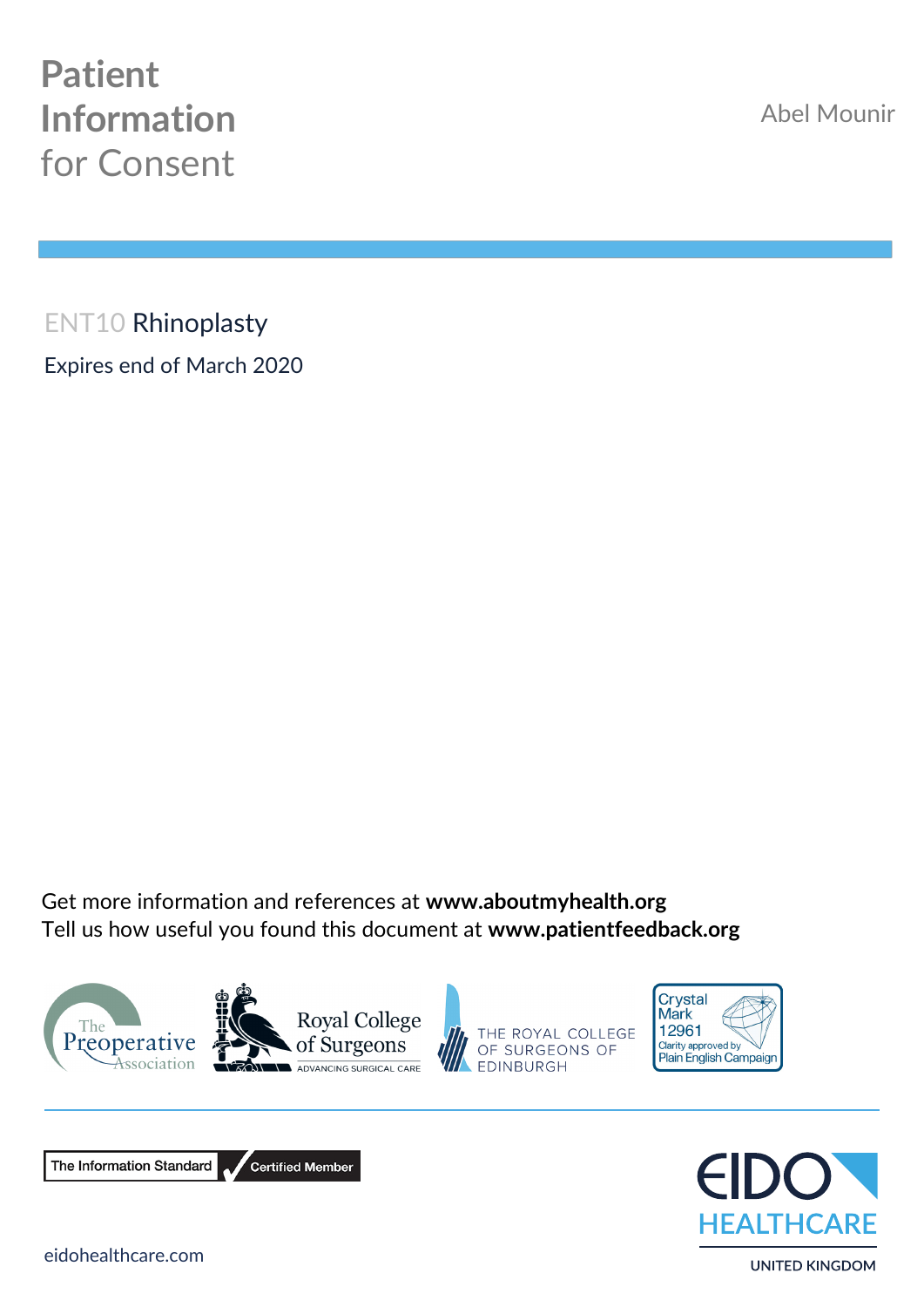## **What is a rhinoplasty?**

A rhinoplasty (or 'nose job') is an operation to change the appearance of your nose. Sometimes a rhinoplasty is performed to improve how you breathe through your nose. It involves operating on the bones and cartilage that give your nose its shape and structure (see figure 1).



Figure 1 The bones and cartilage that shape the nose

Your surgeon will assess you and tell you if a rhinoplasty is suitable for you. However, it is your decision to go ahead with the operation or not.

This document will give you information about the benefits and risks to help you to make an informed decision. If you have any questions that this document does not answer, ask your surgeon or the healthcare team.

## **Is a rhinoplasty suitable for me?**

Most people who want a rhinoplasty would prefer a smaller nose with a better shape. Some people want a straighter nose, while others even want a larger nose.

Your nose may have just grown into a size or shape you are unhappy with, or it may have been damaged. A crooked or damaged nose can sometimes make one side feel blocked or make it difficult for you to breathe through your nose.

Your surgeon will carry out a detailed assessment of the inside and outside of your nose. They will take photos for your medical records and use them to agree the size and shape you want.

Your surgeon will ask you questions about your medical history. In particular they will ask you if you have nosebleeds, allergies or other nasal problems, and about any damage you have had to your nose.

They will also ask you about what you and other people think about your nose and if this affects your self-confidence.

## **What are the benefits of surgery?**

The nose, being at the centre of your face, influences your appearance. Most people who have a successful rhinoplasty are more comfortable with their appearance. Your nose should be the size and shape you want, and it may relieve any symptoms of a blocked nose.

## **Are there any alternatives to a rhinoplasty?**

A rhinoplasty is the only way to change the appearance of your nose. If you have a blocked nose because your nasal bones are crooked or damaged, or the cartilage and bone inside your nose that separates your nostrils (septum) is deviated (bent), you may be able to have a septoplasty to improve how you breathe. A rhinoplasty can be performed at the same time to change the appearance of your nose.

## **What will happen if I decide not to have the operation?**

A rhinoplasty may not improve your physical health. The appearance of your nose will stay the same.

If you are having problems breathing because of an allergy, your surgeon may be able to recommend nasal sprays that may help.

## **What does the operation involve?**

The healthcare team will carry out a number of checks to make sure you have the operation you came in for. You can help by confirming to your surgeon and the healthcare team your name and the operation you are having.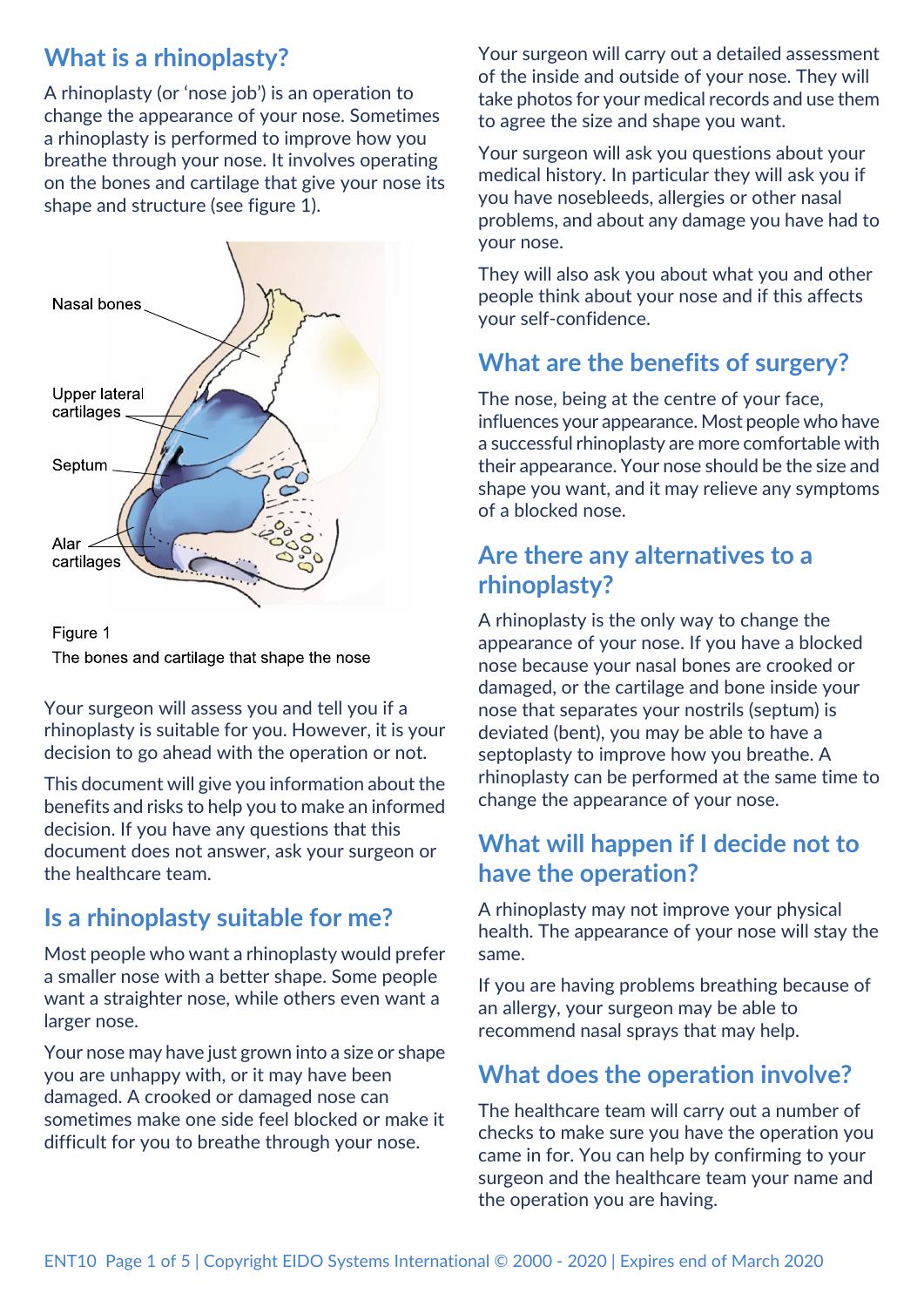The operation is usually performed under a general anaesthetic but various anaesthetic techniques are possible. Your anaesthetist will discuss the options with you. You may also have injections of local anaesthetic to help with the pain after the operation. You may be given antibiotics during the operation to reduce the risk of infection. The operation usually takes an hour to 90 minutes.

There are two techniques for performing a rhinoplasty.

• Closed rhinoplasty – Your surgeon will make cuts only on the inside of your nose. You will not have any scars that can be seen. They will close the cuts with dissolvable stitches.

• Open rhinoplasty – Your surgeon will usually recommend this technique if your nose has a badly-shaped tip. They will also need to make a small cut across the columella (the external strip of skin that runs down from the tip of your nose between your nostrils) and lift the skin off the tip of your nose. This will leave a small scar beneath your nose. Your surgeon will be able to reshape your nose in a more controlled way. They will close the cut on the columella with stitches that will need to be removed.

Your surgeon can refine the tip of your nose by removing some of the cartilage. If you have a hump (dorsum) on your nose, they can remove it or shave it down. Your surgeon will usually need to break the base of the bones on the side of your nose so they can narrow and set them (infracture). This will also allow your surgeon to straighten your nose (see figure 2).

Your surgeon may need to support or rebuild part of your nose using a cartilage graft, a bone graft or an artificial implant. Cartilage is usually taken from your septum, ear or rib.

Your surgeon may pack the inside of your nose to prevent bleeding, and place a splint and strapping on the outside of your nose for support. **What should I do about my**



#### Figure 2

- a Procedures involved in a rhinoplasty
- b The effects of a rhinoplasty

# **medication?**

Let your doctor know about all the medication you take and follow their advice. This includes all blood-thinning medication as well as herbal and complementary remedies, dietary supplements, and medication you can buy over the counter.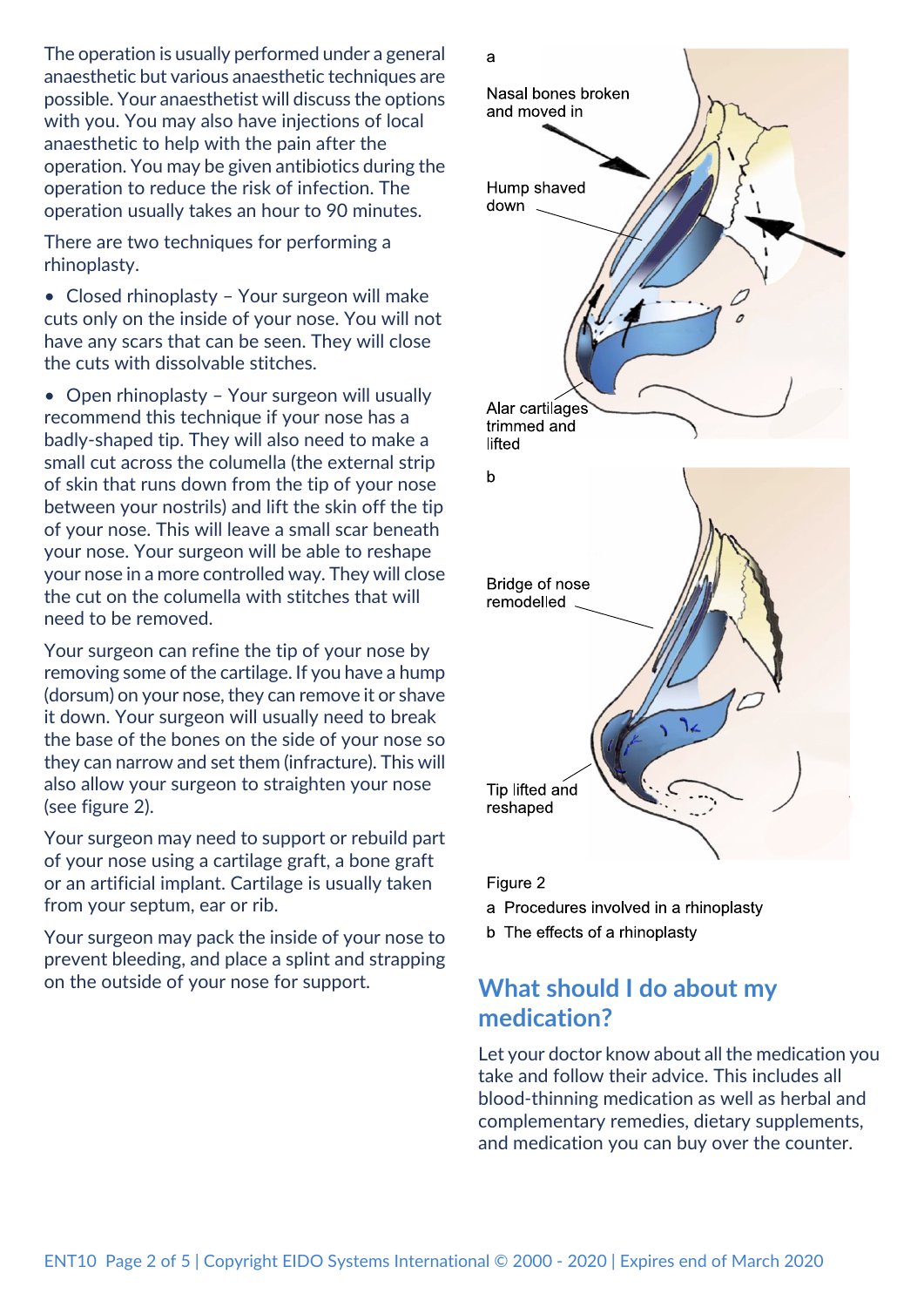## **What can I do to help make the operation a success?**

If you smoke, stopping smoking several weeks or more before the operation may reduce your risk of developing complications and will improve your long-term health. Smoking stops your nose clearing mucus properly and this can increase the feeling of a blocked nose.

Try to maintain a healthy weight. You have a higher risk of developing complications if you are overweight.

Regular exercise should help to prepare you for the operation, help you to recover and improve your long-term health. Before you start exercising, ask the healthcare team or your GP for advice.

You can reduce your risk of infection in a surgical wound by keeping warm around the time of the operation. Let the healthcare team know if you feel cold.

## **What complications can happen?**

The healthcare team will try to reduce the risk of complications.

Any numbers which relate to risk are from studies of people who have had this operation. Your doctor may be able to tell you if the risk of a complication is higher or lower for you.

Some complications can be serious and can even cause death.

You should ask your doctor if there is anything you do not understand.

Your anaesthetist will be able to discuss with you the possible complications of having an anaesthetic.

#### **General complications of any operation**

- Pain. The healthcare team will give you medication to control the pain and it is important that you take it as you are told to reduce discomfort and prevent headaches.
- Bleeding during or after the operation. You may need to have your nose repacked with a firmer pack or have a pack in the back of your nose (risk: less than 1 in 100). If the bleeding is heavy, you may need a blood transfusion.

• Infection of the surgical site (wound). Let your surgeon know if your nose bleeds or if the skin over your nose becomes red, swells or is tender. An infection usually settles with antibiotics but you may need another operation.

• Blood clot in your leg (deep-vein thrombosis -DVT). This can cause pain, swelling or redness in your leg, or the veins near the surface of your leg to appear larger than normal. The healthcare team will assess your risk. They will encourage you to get out of bed soon after the operation and may give you injections, medication, or special stockings to wear. Let the healthcare team know straightaway if you think you might have a DVT.

• Blood clot in your lung (pulmonary embolus), if a blood clot moves through your bloodstream to your lungs. Let the healthcare team know straightaway if you become short of breath, feel pain in your chest or upper back, or if you cough up blood. If you are at home, call an ambulance or go immediately to your nearest Emergency department.

#### **Specific complications of this operation**

• Bruising of your nose and under your eyes. This usually settles within 2 to 3 weeks.

• Swelling of your nose. Most of the swelling will usually have settled after 2 to 3 weeks. It will take 6 to 9 months for the swelling to settle completely. Sometimes the swelling can make it difficult for you to breathe through your nose.

• Unsightly scarring of your skin (risk: less than 1 in 100). The risk is higher if you get an infection. Scars from the cuts inside your nose cannot usually be seen. If the scars tighten, you may need another operation. If you had an open rhinoplasty, the cut on the columella may, rarely, be obvious and need further treatment.

• Redness caused by tiny burst blood vessels near the surface of your skin. This usually settles but can be permanent.

• Bleeding caused by infection in the first 2 weeks, if the lining of your nose gets infected (risk: less than 2 in 100). You will need treatment with antibiotics and you may need another operation.

• Damage to nerves that supply the skin at the tip of your nose, leading to a numb patch. The risk is higher if you have an open rhinoplasty. This can take a number of months to improve.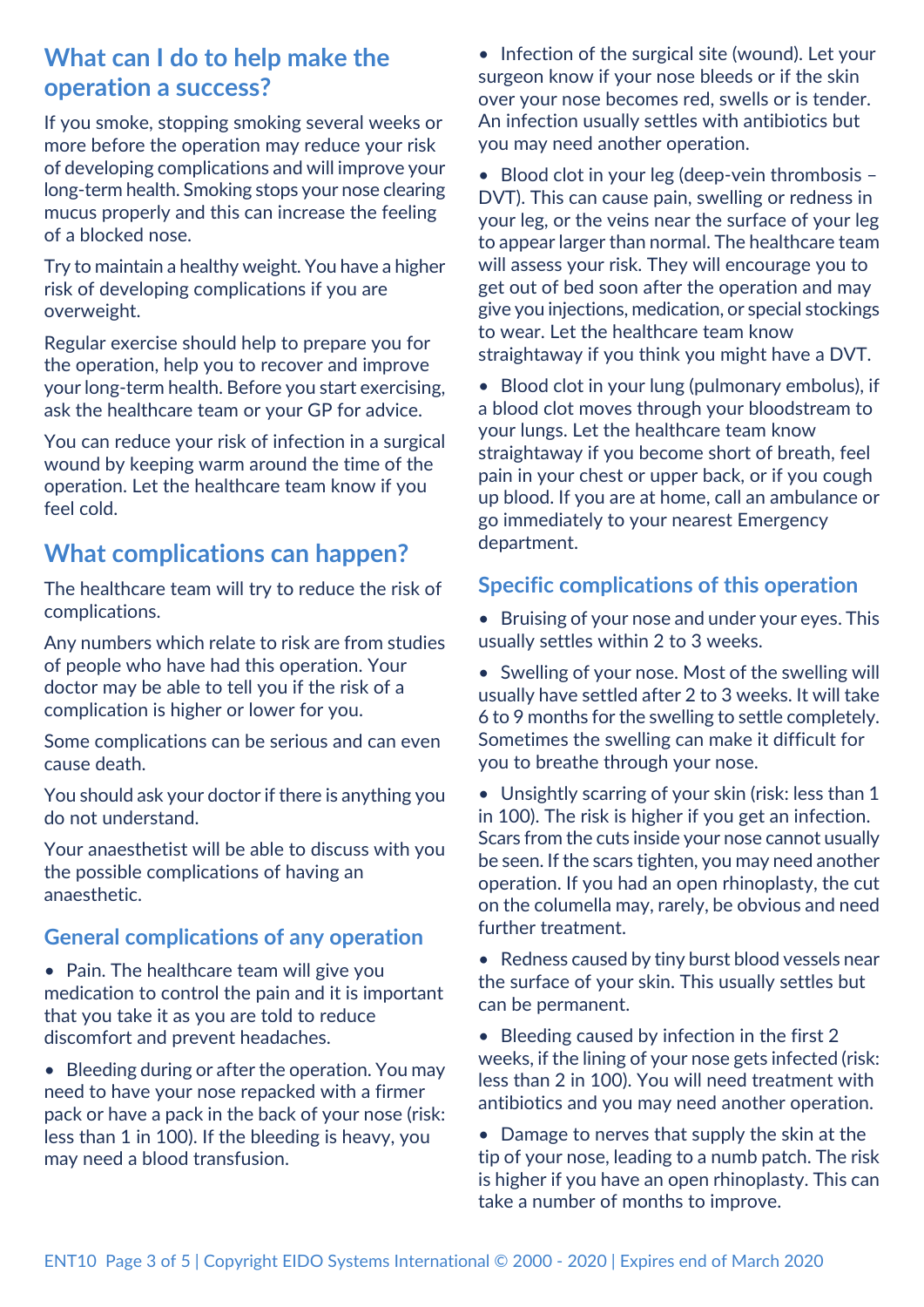nasal valve area is reduced when cartilage is removed during surgery (risk: less than 1 in 100). The risk is higher if you already have a nasal problem such as a deviated septum or allergic rhinitis. You may need another operation. • Cosmetic problems (risk: 1 in 10, risk if a graft is used: 1 in 6). It is important to have realistic

• Nasal obstruction is common straight after the operation and usually settles within 2 to 3 weeks. More permanent obstruction can happen if the

- expectations about the size and shape of nose you can have. You and your surgeon should both be clear about what you want. The healing process is difficult to predict and it can take up to 6 months before everything settles completely. A hump can come back or nasal bones can thicken if you have overactive bone healing. Sometimes scar tissue forms under your skin and prevents your nose from shrinking to the right size. You may also get small nodules under your skin or crookedness where the bones were broken. If you have one of these cosmetic problems, you may decide to have another operation (revision surgery).
- Graft rejection (risk: less than 1 in 100). This usually happens because the graft gets infected.
- Problems at the donor site if you need a cartilage graft from your ear. You may develop a collection of blood (haematoma) (risk: less than 2 in 100) or unsightly scarring (risk: 1 in 100).
- Reduced sense of smell (risk: less than 1 in 100).
- Toxic shock syndrome, which is an infection of your bloodstream (risk: 1 in 10,000).

## **How soon will I recover?**

#### **In hospital**

After the operation you will be transferred to the recovery area and then to the ward. You should be able to go home the same day.

If you had some packing in your nose, it will usually be removed the next morning. You will feel a 'dragging' sensation as this is removed and you may get a nosebleed for up to 15 minutes. Once this has settled you should be able to go home. However, your doctor may recommend that you stay a little longer.

If you do go home the same day, a responsible adult should take you home in a car or taxi and stay with you for at least 24 hours. Be near a telephone in case of an emergency.

If you had a graft, you may be given antibiotics to reduce the risk of infection. Your surgeon will discuss this with you.

If you are worried about anything, in hospital or at home, contact the healthcare team. They should be able to reassure you or identify and treat any complications.

#### **Returning to normal activities**

Do not drive, operate machinery or do any potentially dangerous activities (this includes cooking) for at least 24 hours and not until you have fully recovered feeling, movement and co-ordination.

If you had a general anaesthetic or sedation, you should also not sign legal documents or drink alcohol for at least 24 hours.

To reduce the risk of a blood clot, make sure you follow carefully the instructions of the healthcare team if you have been given medication or need to wear special stockings.

You may need to use a nasal cleansing kit (nasal douche) to keep your nose clean. You may be given a course of antibiotics to reduce the risk of infection.

You will need to stay off work and away from groups of people for 2 weeks. This is to avoid catching a cold, which could result in an infection.

Your nose will feel blocked for up to 2 weeks and may release some bloodstained fluid. Do not blow your nose or sneeze for a few days. Gently wipe or dab any discharge with tissues. (To avoid sneezing, place your tongue in the roof of your mouth and suck hard.)

Your surgeon will remove the splint and strapping after a week. Most swelling and bruising will usually have settled after the third week.

Do not exercise, have a hot bath or bend down for 2 weeks. Sleep with extra pillows to keep your airways clear and to reduce any swelling.

Regular exercise should help you to return to normal activities as soon as possible. Before you start exercising, ask the healthcare team or your GP for advice.